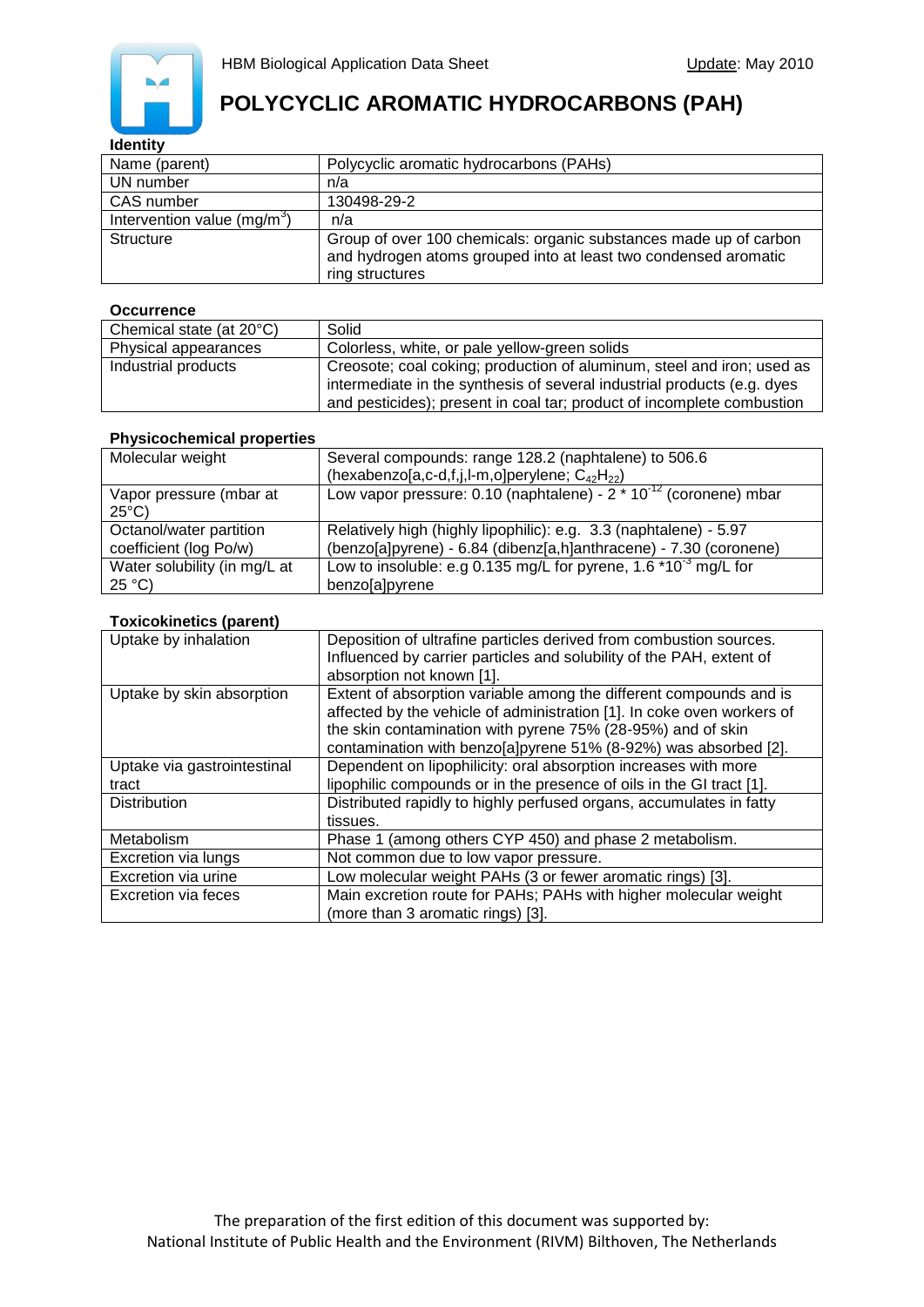

## **POLYCYCLIC AROMATIC HYDROCARBONS (PAH)**

### **Toxicodynamics**

| Mechansisms of toxicity         | Formation of reactive metabolites (e.g epoxides) which covalently bind |
|---------------------------------|------------------------------------------------------------------------|
|                                 | to DNA explaining genotoxity. PAHs are also phototoxic.                |
| Classifications for             | IARC classifications range from human carcinogen (benzo[a]pyrene,      |
| carcinogenicity                 | group 1); to probably carcinogenic to humans (dibenz[a,h]anthracene,   |
|                                 | group 2A); to possibly carcinogenic to humans (benz[a]anthracene,      |
|                                 | group 2B) to not classifiable (pyrene, group 3) [4]                    |
| Classifications for             | Benzo[a]pyrene is reprotoxic in animals [1]                            |
| reprotoxicity                   |                                                                        |
| Classifications for sensitizing | Benzo[a]pyrene is a skin sensitizer [5]                                |
| properties                      |                                                                        |

### **Biological monitoring**

| <b>Biomarkers</b>              | 1-hydroxypyrene in urine (1-OHP)                                                  |
|--------------------------------|-----------------------------------------------------------------------------------|
| Molecular weight               | 218.3                                                                             |
| Involved enzymatic             | Cytochrome P450 (most important: CYP1A1, CYP1B1, CYP1A2);                         |
| metabolism                     | glucuronisyltransferase (glucuronidation of 1-OHP)                                |
| <b>Biological material</b>     | Urine                                                                             |
| Type of sample                 | Spot urine                                                                        |
| Sampling strategy              | Collection of several spot samples over 1-2 days / collection of 24 hour<br>urine |
| Half life of excretion         | Triphasic urinary elimination: $T_{1/2}$ is 5 hours, 22 hours and 17 days [6]     |
|                                | First-order kinetics                                                              |
| <b>Materials</b>               | Polystyrene universal container (30 mL)                                           |
| Transportation                 | At 4°C, within 24 hours                                                           |
| Storage                        | $-20^{\circ}$ C (> 6 month)                                                       |
| Stability                      | At 4°C for 24 h; at -20°C for > 6 month                                           |
| Measurement principle          | HPLC and fluorescence; GC-MS                                                      |
| Limit of quantification        | 2 µg/L (limit of determination)                                                   |
| Aliquot for 1 analysis         | 5 mL (collection) / 2 mL (for analysis)                                           |
| Recommended adjustments        | Use creatinine for correction of urine density                                    |
| Preferred units for            | umol 1-OHP / mol creatinine (spot urine) or umol 1-OHP / 24 h                     |
| expression of results          |                                                                                   |
| Conversion factor              | 1 µmol 1-OHP/ mol creatinine = $1.929$ µg/g creatinine                            |
|                                | 1 $\mu$ mol 1-OHP / 24 hours = 218.3 $\mu$ g / 24 h                               |
| Biological exposure value      | 0.49 µmol 1-OHP/ mol creatinine (at end-of-shift and end-of-                      |
| US                             | workweek). Workers with a value above this level should be classified             |
|                                | as occupationally exposed [7].                                                    |
|                                | If pyrene and benzo[a]pyrene was measured from air, surface or skin               |
|                                | samples the following adjustment may be made: 1 $\mu$ g 1-OHP/ L =                |
|                                | (pyrene/benzo[a]pyrene)/2.5. The proposed value has a 'Nq notation'               |
|                                | because of lack of quantitative relationship with exposure [7].                   |
| <b>Biological Limit Values</b> | Not available                                                                     |
| Germany (workers)              |                                                                                   |
| <b>BIOMONECS background in</b> | 0.09 µmol 1-OHP/ mol creatinine [8]                                               |
| non-smoking m/f adults         |                                                                                   |
| (based on P0.95)               |                                                                                   |
| Reference value                | < 2 µg/ g creatinine [9]                                                          |
| Possible confounders           | Use of coal tar products (tar shampoo, wood preservatives, creosote),             |
|                                | smoking, diet (consumption grilled products)                                      |